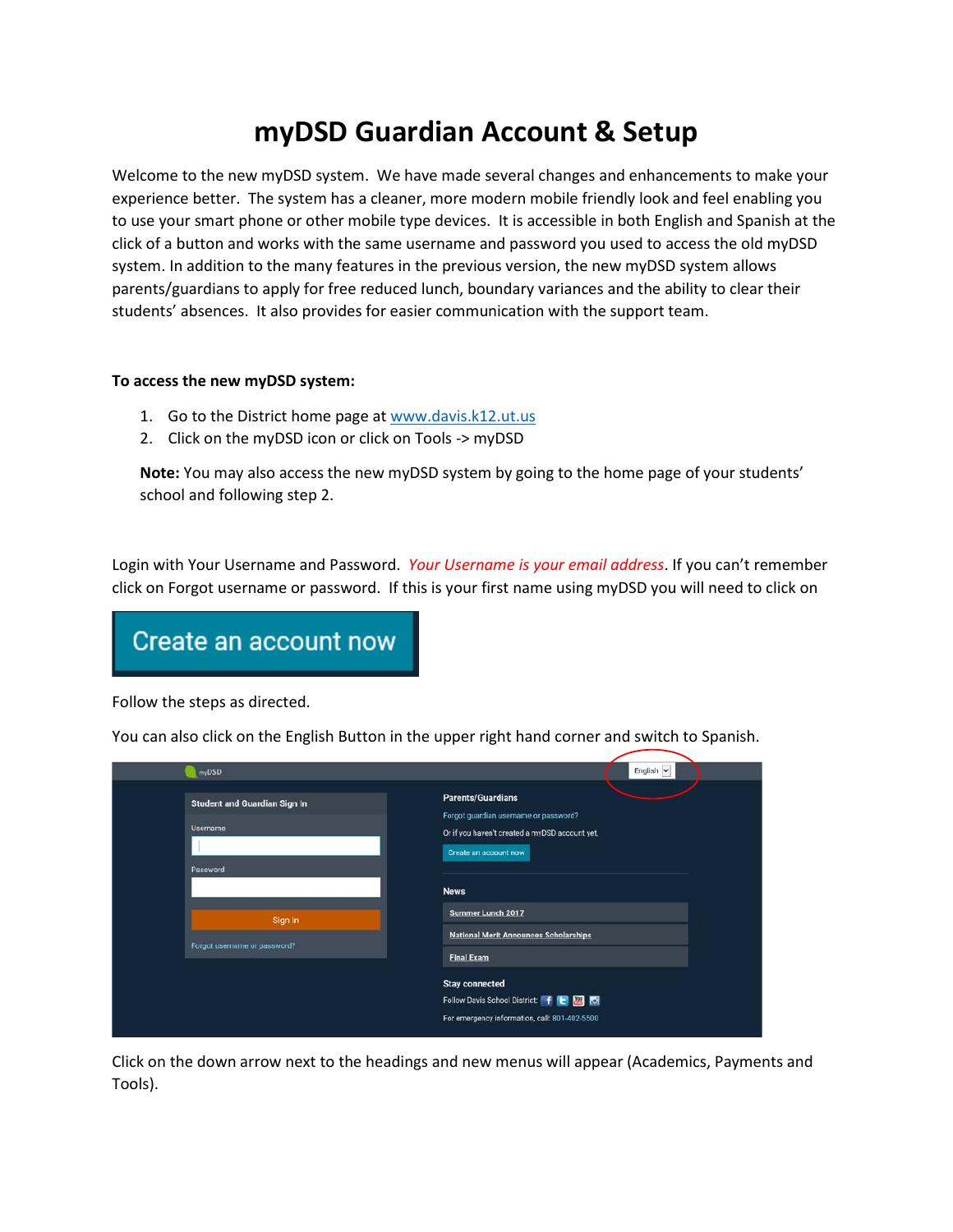| $my$ DSD<br>Academics -<br>Ħ<br>Payments -                                                                                                                                                                                     | Tools -                                                                                                                                                | £ Shawn Dean -                                                                                                                                                                                                              |  |
|--------------------------------------------------------------------------------------------------------------------------------------------------------------------------------------------------------------------------------|--------------------------------------------------------------------------------------------------------------------------------------------------------|-----------------------------------------------------------------------------------------------------------------------------------------------------------------------------------------------------------------------------|--|
| Schedule<br><b>Class Scores</b><br><b>Student Infor</b><br>Attendance<br><b>Test Results</b><br>Bay<br>Reports <sup>C</sup><br>17 <sub>bd</sub><br>Laytr<br>SEOP/CCR (4 Year Plan) C<br>unch Balance: \$8.00                   |                                                                                                                                                        | <b>News</b><br>Summer Lunch 2017<br><b>National Merit Announces Scholarships</b><br><b>Final Exam</b><br><b>Stay connected</b><br>For emergency information, call: 801-402-5500                                             |  |
| $my$ DSD<br>٠<br>Academics -<br>Payments -                                                                                                                                                                                     | Tools -                                                                                                                                                | & Shawn Dean -                                                                                                                                                                                                              |  |
| Pay for Fees/Lunch<br><b>Student Information</b><br><b>Online Payment History</b><br><b>Bayli Dean</b><br><b>Lunch History Report</b><br>17bdean@go.dsdmail<br><b>Layton High School</b><br>Grade: 12<br>Lunch Balance: \$8.00 | Manage Checking Accounts<br><b>Customer Financial Statement</b>                                                                                        | <b>News</b><br><b>Summer Lunch 2017</b><br><b>National Merit Announces Scholarships</b><br><b>Final Exam</b><br><b>Stay connected</b><br>Follow Davis School District: f E<br>For emergency information, call: 801-402-5500 |  |
| myDSD<br>A<br>Academics -<br>Payments -                                                                                                                                                                                        | Tools $\sim$                                                                                                                                           | Shawn Dean -                                                                                                                                                                                                                |  |
| <b>Student Information</b><br>Bayli Dean<br>17bdean@go.dsdmail.net<br>Layton High School<br>Grade: 12                                                                                                                          | Apply for Lunch Assistance<br>Apply for Boundary Variance<br><b>Surveys</b><br>Sign Documents C<br>Appointments<br>Voting<br>Bus / Transportation Info | /S<br>nmer Lunch 2017<br>ional Merit Announces Scholarships                                                                                                                                                                 |  |
| Lunch Balance: \$8.00                                                                                                                                                                                                          | Guardian Resources                                                                                                                                     | al Exam<br><b>Stay connected</b><br>Follow Davis School District: f t a                                                                                                                                                     |  |

By clicking on the Students Name it will take you to their grades, you can also get here by clicking on the Academic Header and then click on *Class Scores*.



By clicking on the class it shows all assignments.